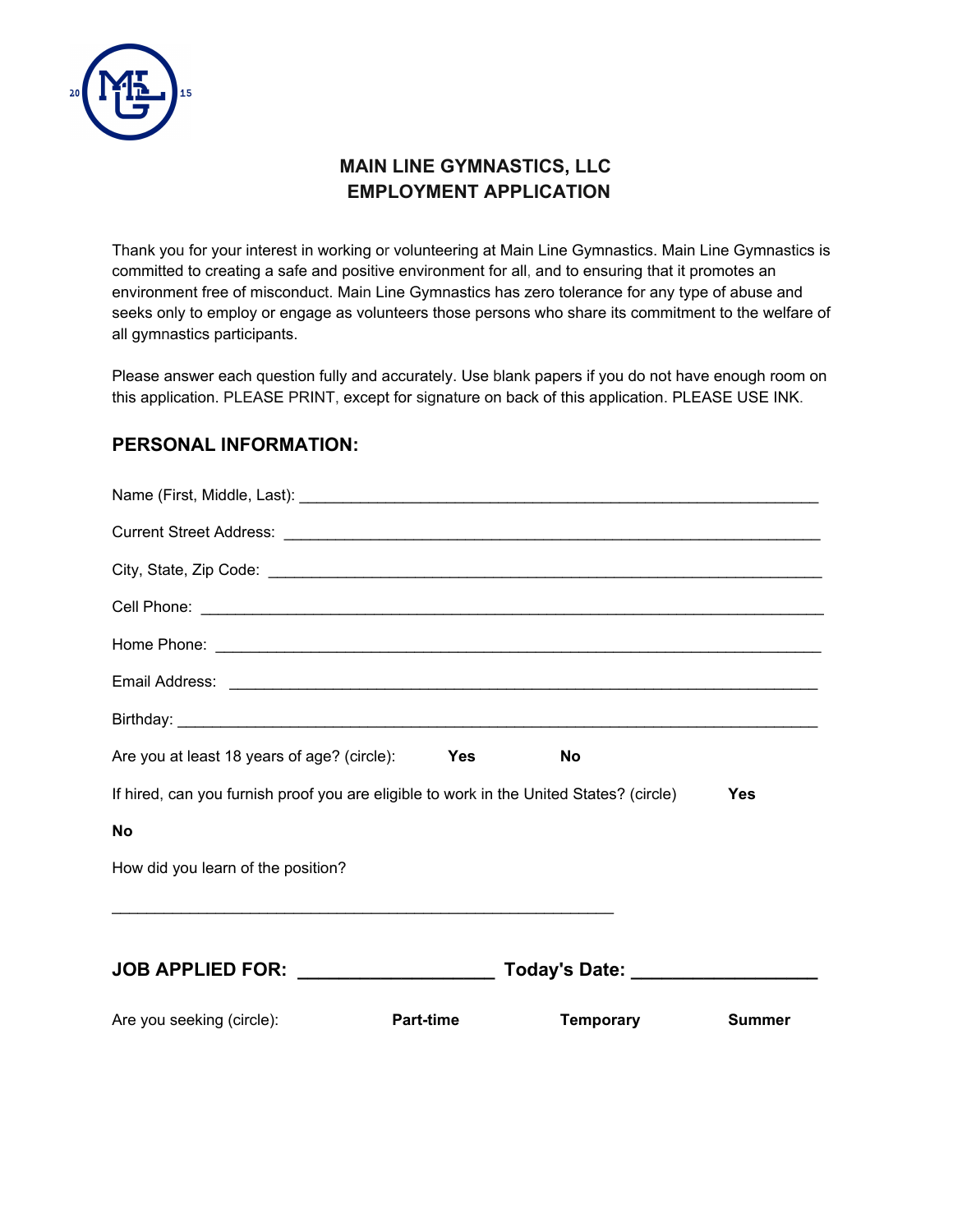

When are you available to work? (circle): **Mornings Evenings Weekends**

**On Call**

When are you available to start employment?

### **EMPLOYMENT HISTORY:**

(Complete even if you have a resume to attach.)

\_\_\_\_\_\_\_\_\_\_\_\_\_\_\_\_\_\_\_\_\_\_\_\_\_\_\_\_\_\_\_\_\_\_\_\_\_\_\_\_\_\_\_\_\_\_\_\_\_

| Company/Job<br><b>Title</b> | <b>Time in Position</b> | Salary/Wage | <b>Name and Phone</b><br><b>Number of</b><br>Employer | May we contact<br>this employer?<br>Y/N |
|-----------------------------|-------------------------|-------------|-------------------------------------------------------|-----------------------------------------|
|                             |                         |             |                                                       |                                         |
|                             |                         |             |                                                       |                                         |
|                             |                         |             |                                                       |                                         |
|                             |                         |             |                                                       |                                         |
|                             |                         |             |                                                       |                                         |

## **EDUCATION:**

| <b>High School</b> | <b>Address</b> | <b>Current Year</b> | <b>Year Graduated</b> |
|--------------------|----------------|---------------------|-----------------------|
|                    |                |                     |                       |
|                    |                |                     |                       |

| <b>Year Graduated</b><br><b>Current Year</b><br>College<br>Address<br>Degree |
|------------------------------------------------------------------------------|
|------------------------------------------------------------------------------|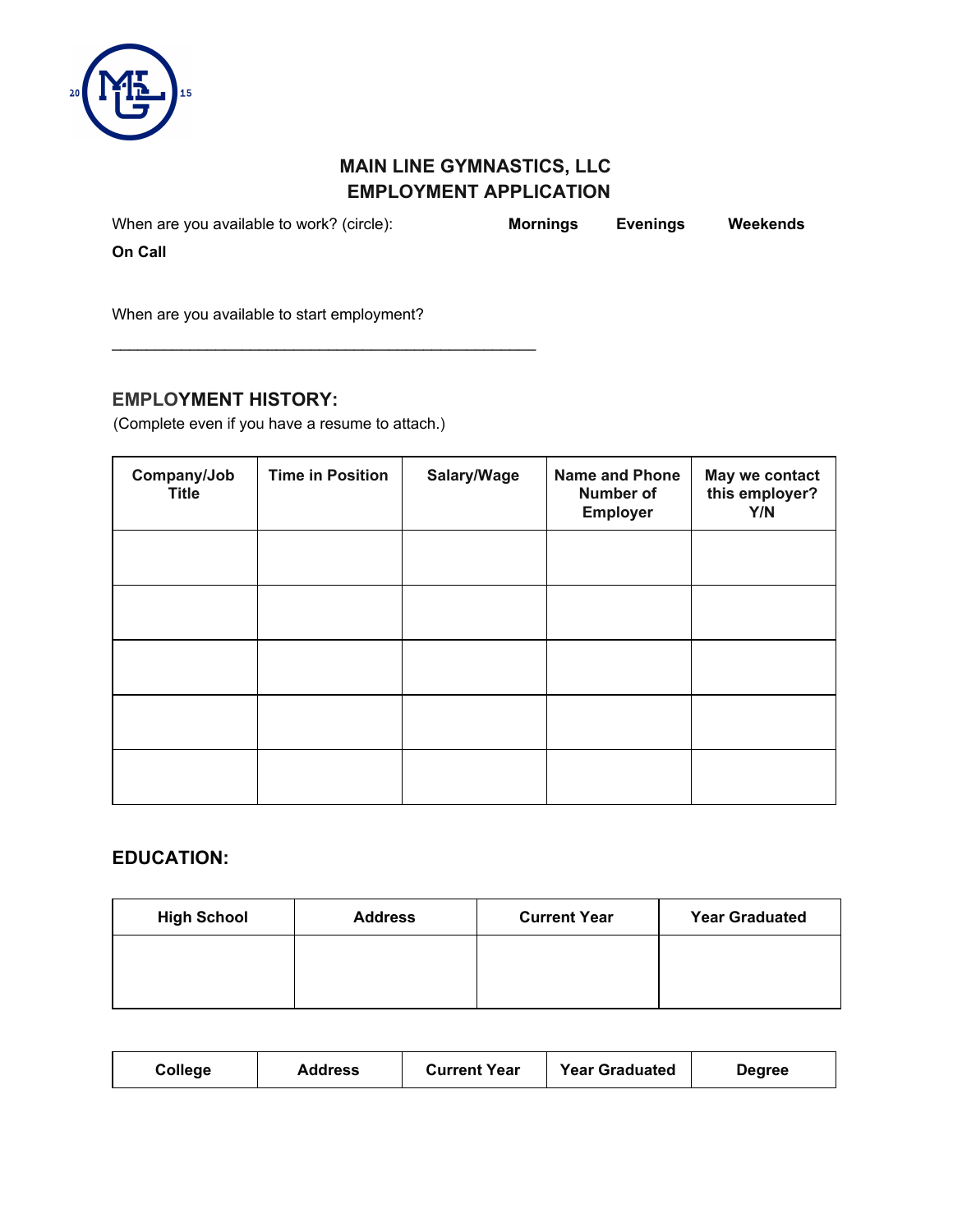

| College | <b>Address</b> | <b>Current Year</b> | <b>Year Graduated</b> | <b>Degree</b> |
|---------|----------------|---------------------|-----------------------|---------------|
|         |                |                     |                       |               |
|         |                |                     |                       |               |
|         |                |                     |                       |               |

| <b>Other</b> | <b>Address</b> | <b>Current Year</b> | <b>Year Graduated</b> | <b>Degree</b> |
|--------------|----------------|---------------------|-----------------------|---------------|
|              |                |                     |                       |               |
|              |                |                     |                       |               |
|              |                |                     |                       |               |

# **GENERAL: YOU MUST ANSWER ALL QUESTIONS IN THIS SECTION. (Circle)**

| 1. Have you ever been convicted under any criminal law; including any plea of "guilty", "no contest" or<br>"deferred adjudication" (excluding minor traffic violations)? | <b>Yes</b> | No.        |     |
|--------------------------------------------------------------------------------------------------------------------------------------------------------------------------|------------|------------|-----|
| If yes, when, where, and what was the disposition?                                                                                                                       | <b>Yes</b> | No         |     |
| Do you have charges or prosecutions that are pending?                                                                                                                    | <b>Yes</b> | No         |     |
| Have you ever been fired from a job, or asked to resign?                                                                                                                 |            | <b>Yes</b> | No. |
| Do you have any relatives currently employed by this organization?                                                                                                       | <b>Yes</b> | No         |     |
| May we contact your present employer?                                                                                                                                    | <b>Yes</b> | No         |     |
| If no, please explain:                                                                                                                                                   |            |            |     |
| Do you have a valid driver's license?                                                                                                                                    | <b>Yes</b> | No         |     |
| <b>USA Gymnastics Membership:</b>                                                                                                                                        | <b>Yes</b> | No         |     |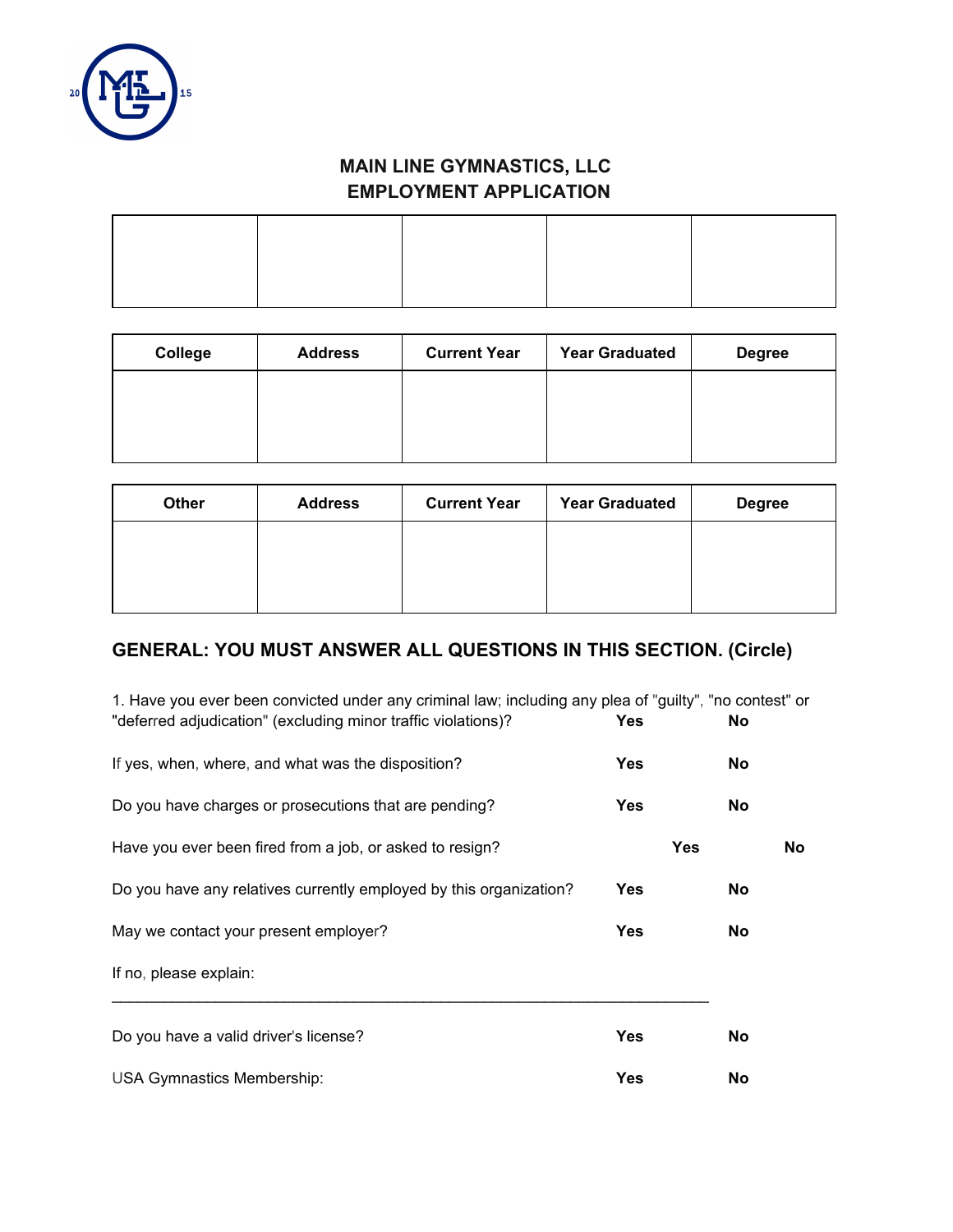

Member number: \_\_\_\_\_\_\_\_\_\_\_\_\_\_\_\_\_\_\_

Are you Red Cross CPR/First Aid certified? **Yes No** Expires: \_\_\_\_\_\_\_\_\_\_\_\_\_\_\_\_\_\_\_\_\_\_\_\_\_\_

### **REFERENCES:**

Give **at least three references** who are familiar with your qualifications.

| <b>NAME</b> | <b>PHONE</b> | <b>ADDRESS</b> | <b>OCCUPATION</b> | <b>RELEVANCE TO</b><br>YOU |
|-------------|--------------|----------------|-------------------|----------------------------|
|             |              |                |                   |                            |

| <b>NAME</b> | <b>PHONE</b> | <b>ADDRESS</b> | <b>OCCUPATION</b> | <b>RELEVANCE TO</b><br>YOU |
|-------------|--------------|----------------|-------------------|----------------------------|
|             |              |                |                   |                            |

| <b>NAME</b> | <b>PHONE</b> | <b>ADDRESS</b> | <b>OCCUPATION</b> | <b>RELEVANCE TO</b><br>YOU |
|-------------|--------------|----------------|-------------------|----------------------------|
|             |              |                |                   |                            |

## **AFFIDAVIT, CONSENT AND RELEASE:**

#### PLEASE READ EACH STATEMENT CAREFULLY BEFORE SIGNING

I certify that all information provided in this employment application is true and complete. I understand that any false information or omission (except omissions protected by law) may disqualify me from further consideration for employment and may result in my dismissal if discovered at a later date.